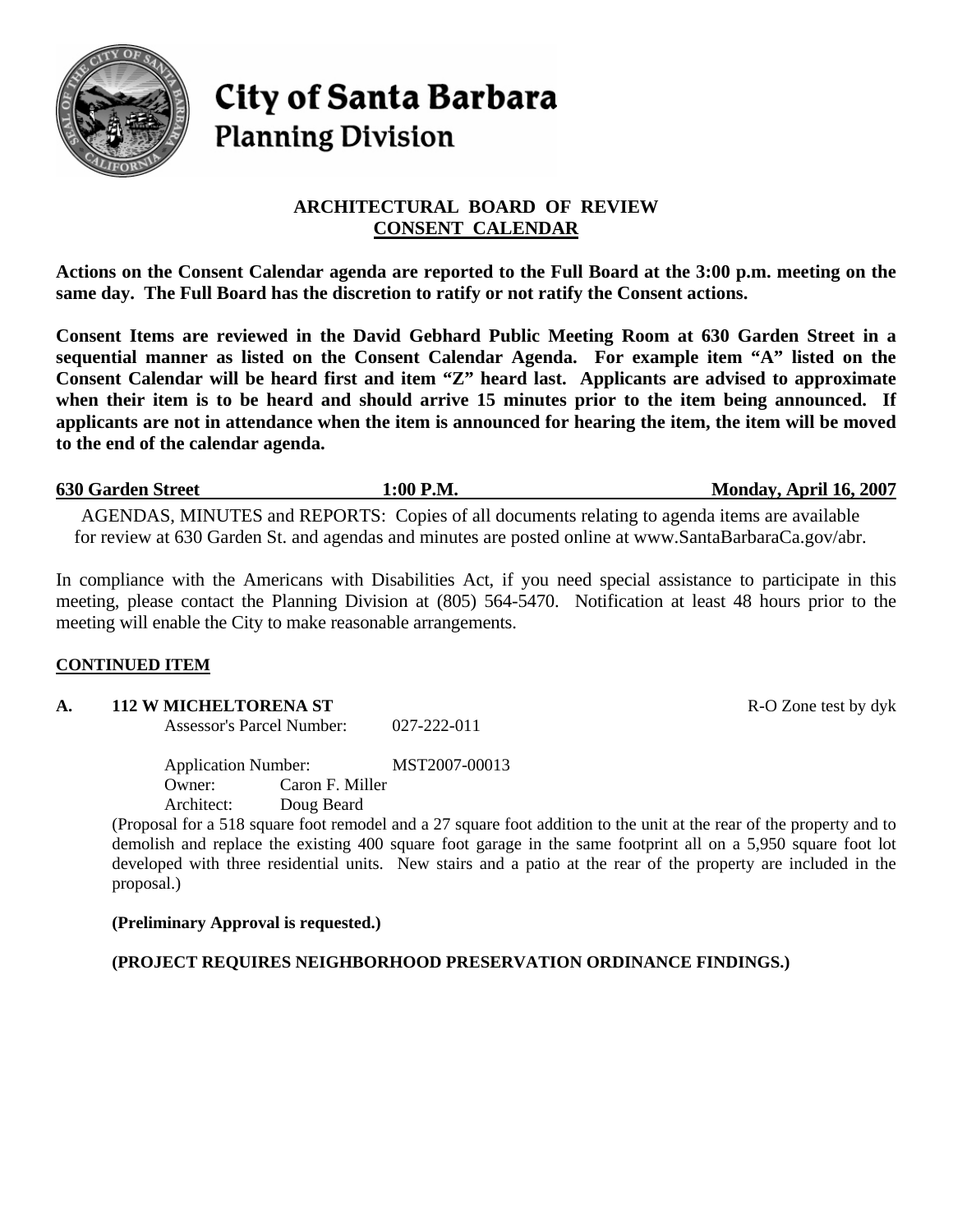#### **FINAL REVIEW**

#### **B.** 126 N ALISOS ST **R-2** Zone test by dyk

Assessor's Parcel Number: 017-093-017

Application Number: MST2006-00666 Owner: Alicia Fernandez, Designer: Jose Esparza

(Proposal for partial demolition and rebuilding of an existing 1,126 square foot one-story single-family residence. The proposal includes the construction of a 310 square foot second-story, a 137 square foot front porch, an 18 square foot second-story deck, extension of a garden wall adjacent to the driveway, widening the driveway by 3 feet, and demolition of 241 square feet of the existing first-floor space. There are two units on the 5,000 square foot parcel with no proposed alterations to the rear unit.)

# **CONTINUED ITEM**

# **C. 1941 EUCALYPTUS HILL RD A-2** Zone test by dyk

Assessor's Parcel Number: 015-040-028

Application Number: MST2007-00156

Owner: Farzin Fouladi,

Designer: Rosa Andrade

(Proposal to construct a 32 inch high, 81 foot long block wall at the front property line on a 17,890 square foot lot in the Hillside Design District.)

# **(ACTION MAY BE TAKEN IF SUFFICIENT INFORMATION IS PROVIDED.)**

#### **FINAL REVIEW**

#### **D.** 559 MOUNTAIN DR **A-1** Zone test by dyk

Assessor's Parcel Number: 021-110-027

Application Number: MST2006-00762 Owner: Evelyn Salm Architect: Tai Yeh

(Proposal for remodeling and the construction of an addition for a 1,273 square foot one-story residence. The addition consists of a 520 square foot attached two-car garage, a new 580 square foot second-story, and 575 square feet of first-floor additions resulting in a 2,948 square foot two-story single-family residence including garage. The proposal includes the demolition of the existing 412 square foot detached two-car garage and 224 square foot storage area and 100 cubic yards of total grading outside the main building footprint. The project is located on a 1.15 acre lot in the Hillside Design District.)